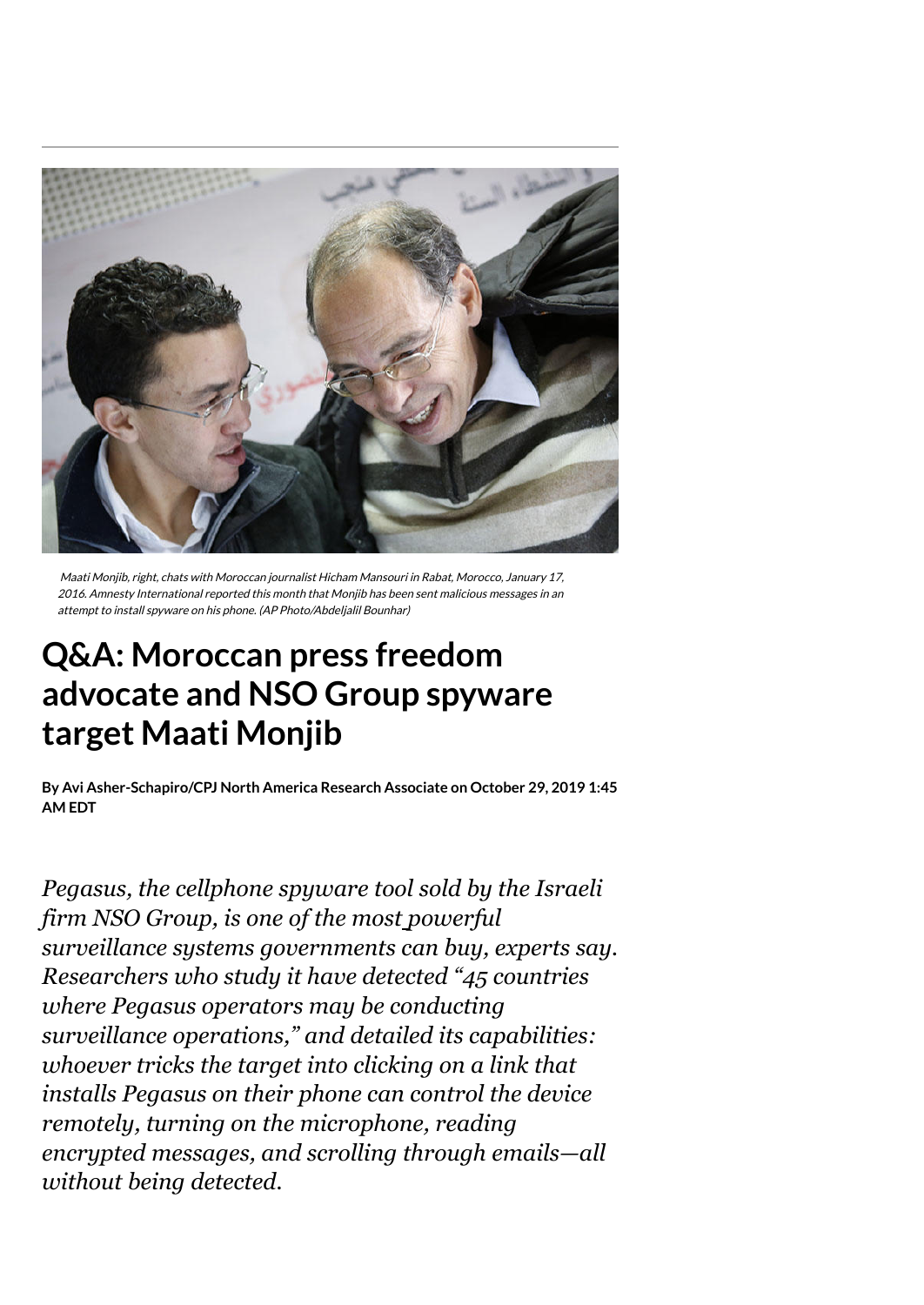*Journalists, who generally rely on phones for their [work, are proving](https://citizenlab.ca/2019/03/nso-spyware-slain-journalists-wife/) [vulnerable](https://www.cjr.org/watchdog/pegasus-israeli-spyware.php) [to such attacks. Citizen](https://citizenlab.ca/2019/03/nso-spyware-slain-journalists-wife/) Lab researchers say at least 11 journalists around the world have been targeted with attempts to install Pegasus, usually via malicious text messages carrying infected links. The NSO Group [says](https://www.nsogroup.com/governance/) that it licenses products "only to government intelligence and law enforcement agencies" to investigate serious crime.*

This month, Amnesty International [identified](https://www.amnesty.org/en/latest/research/2019/10/morocco-human-rights-defenders-targeted-with-nso-groups-spyware/) two Moroccan activists targeted by attempts to install Pegasus since at least October 2017. One of them is Maati Monjib, co-founder of the Moroccan Association for Investigative Journalism, and a prominent writer, historian, and press freedom advocate. In 2015, the Moroccan government brought [charges a](https://www.hrw.org/news/2015/11/08/morocco-drop-charges-against-activists)gainst Monjib for "endangering state security" after he ran training sessions using [StoryMaker,](https://www.freepressunlimited.org/en/projects/storymaker-make-your-story-great) an open source app to help journalists produce professional multimedia reporting with a mobile phone; hearings are continually postponed and the charges remain pending, Monjib told CPJ. Amnesty said its analysis of Monjib's devices showed that he was "repeatedly targeted" with messages linking to "websites connected to NSO Group's Pegasus spyware."

An NSO Group spokesperson said in a statement emailed to CPJ that the company takes the allegations seriously and will investigate according to its [policy](https://urldefense.proofpoint.com/v2/url?u=https-3A__secure-2Dweb.cisco.com_1ooXnlRUQhw1RM7LpCNdaXkD9L66y2ZLKHxqjymukuyZ6CMW8pt-2DgvyWBWT-5FXtkjUqqOw6xFnENCDO0RMcuKq1kzJv-2DJoevdML45ZE1OkWFOgsHWLRTXizn-2D0QEBmI2oFritjb9-2D0-5FpHqeSmNKgX5gvVuJM1CFNwWL57FxBIHFxGXjg7c6CkO9U5yaGExn-5FlnGCZlB0qgOYwNST1bxJjXroxx9vPypsqzWTnuAITlZyxc0zxsSF8t0hTjaeswewlxnhAsLGLrRY8k6Pzfv-2D6OMOgW-2D0WOnh7nyrTTolmRaOT88sNaRGF9TujyL9recZFo_https-253A-252F-252Fwww.nsogroup.com-252Fwp-2Dcontent-252Fuploads-252F2019-252F09-252FNSO-2DHuman-2DRights-2DPolicy-5FSeptember19.pdf&d=DwMGaQ&c=4ZIZThykDLcoWk-GVjSLmy8-1Cr1I4FWIvbLFebwKgY&r=pl6eB9cSMYgUU6s7l363i1R5e16DI6X4vcjuIVUekXR2RYGmEkOErpgSFyBtgmTL&m=-K3hqzS1XSoM64sCo5y7k66LzOdV6oMxZKhjtP9oFEo&s=l_ahARZXC75CXZ_HgE97RBbOyYqcviGs54msD3_A2kQ&e=). They asked not to be named, citing company protocol. "[Our products] are not tools to surveil dissidents or human rights activists. That's why contracts with all of our customers enable the use of our products solely for the legitimate purposes of preventing and investigating crime and terrorism. If we ever discover that our products were misused in breach of such a contract, we will take appropriate action," the statement said.

CPJ spoke to Monjib about being under surveillance, and his work promoting press freedom in Morocco. The interview has been edited for length and clarity.

### **Why do you think you would come under surveillance?**

I am targeted by the Moroccan regime for two main reasons. I am naturally outspoken and I try to always write what I see as the truth, even if it is against the regime's powerful men. Sometimes I use the names of these powerful men, including the leaders of the security apparatus. I write that the palace has everything in its hands, and that the royal elite govern with the help of political police and some rentier businessmen and corrupt or "pro-regime" politicians.

The second reason is that my writings are sometimes in English, and Morocco fears pressure from the United States. For example, I was persecuted after I wrote a very critical piece for *[Foreign Affairs](https://www.foreignaffairs.com/authors/maati-monjib)* magazine back in 2014.

**Among your many activities, you are a founding member of the Moroccan Association for Investigative Journalism, and a vocal advocate for press freedom. Do you think the surveillance is**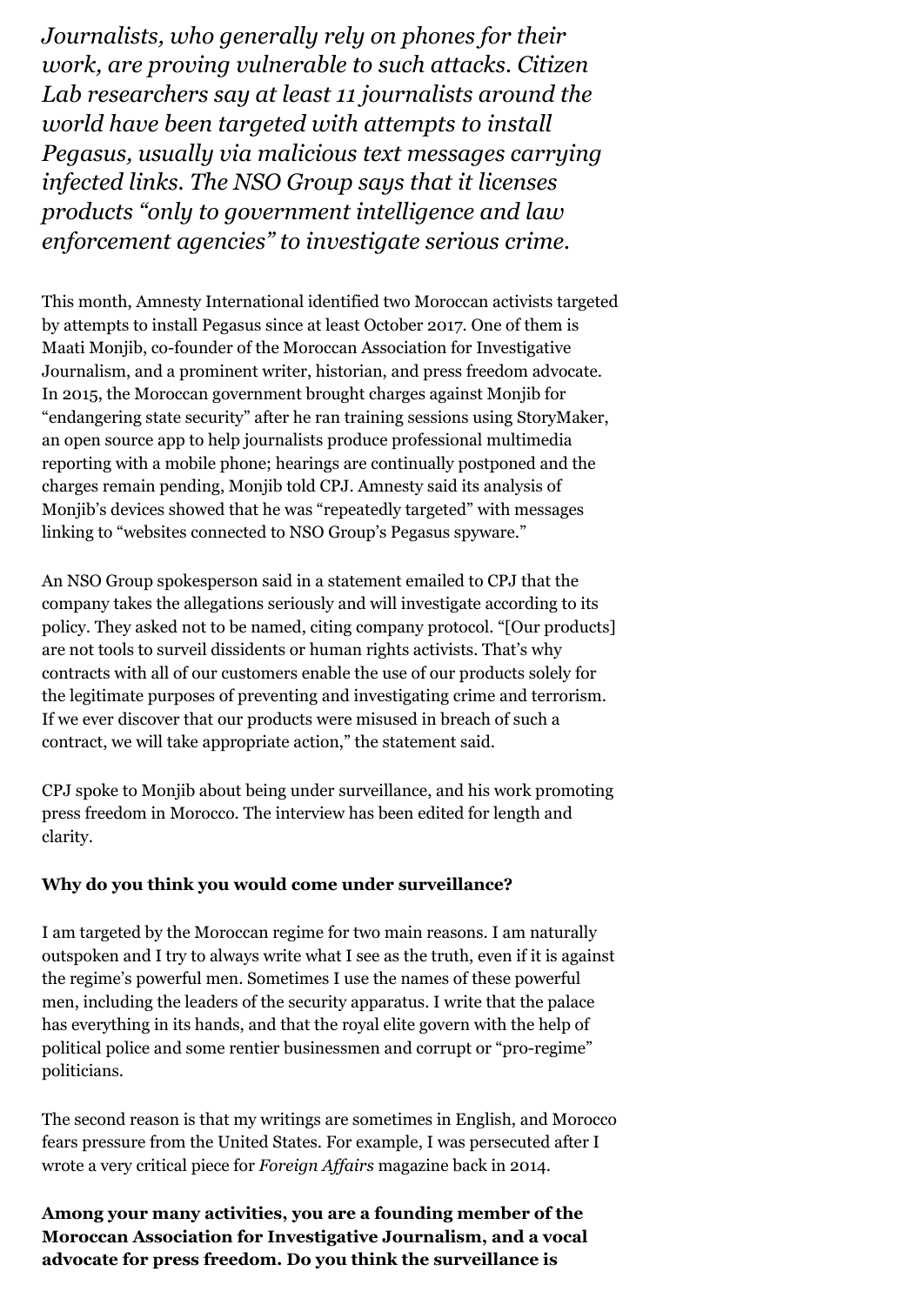### **related to this work?**

Yes, I do. I was targeted because of my work promoting investigative journalism. Beginning in 2008, I helped organize training for independent journalists and citizen journalists throughout Morocco. Then in 2013 and 2014 we were the first in the region to organize trainings on StoryMaker. This the government used against us—saying that it was spying. They said we were working for foreign powers, that we are harming and endangering the state.

## **Why do you think someone wanting to get inside your phone would resort to such advanced methods?**

In 2015 when I was first on trial for endangering state security, the judicial file officially revealed that my co-accused and myself were under phone surveillance. So I started to use encrypted communications apps—both Signal and WhatsApp. And I think because of that, they decided to use NSO [Group software] against me and others, because it is more effective.

[Editor's note: CPJ sought comment from the Moroccan Ministry of Interior's General Directorate for National Security, which oversees surveillance. A person who declined to give their name answered the phone but said no one was available to discuss Monjib's case.]

# **You mentioned to [other](https://www.forbes.com/sites/thomasbrewster/2019/10/09/moroccan-activist-says-nsos-elite-spy-tools-hacked-his-iphone/#60f735f62489) journalists that you believe you clicked on the infected Pegasus link, possibly exposing yourself to round-theclock cellphone surveillance. How could this information be used against you?**

There has been a more or less daily impact on me—my friends, my contacts, the journalists and press freedom fighters I work with. You always wonder if you are being spied on.

Just yesterday, when I arrived to be interviewed by a pan-Arab TV station about a change in the government, the director told me he got a call from the Moroccan authorities threatening to shut down the studio if they aired a critical interview. How could they know I had just arrived?

They are also after personal information that they can pass along to the regime-linked press to put pressure on me. For example, there was a story about me having a mistress. They found out I was at a restaurant with a colleague for lunch, and followed me there and took pictures. A few weeks later, another outlet said I was impotent. I wouldn't need a mistress if I was impotent! But their goal is to put you continually under pressure.

## **What has been the impact of being under surveillance? How has it impacted your work, your mental state?**

I moderate my discourse. For example, I name the king less often, as well as the regime's second in command and the head of the security apparatus.

Nevertheless, I continue to say as best I can that there is no democracy in Morocco, that the regime is outrageously corrupt and that corruption is harming the development of the country and the poor—that independent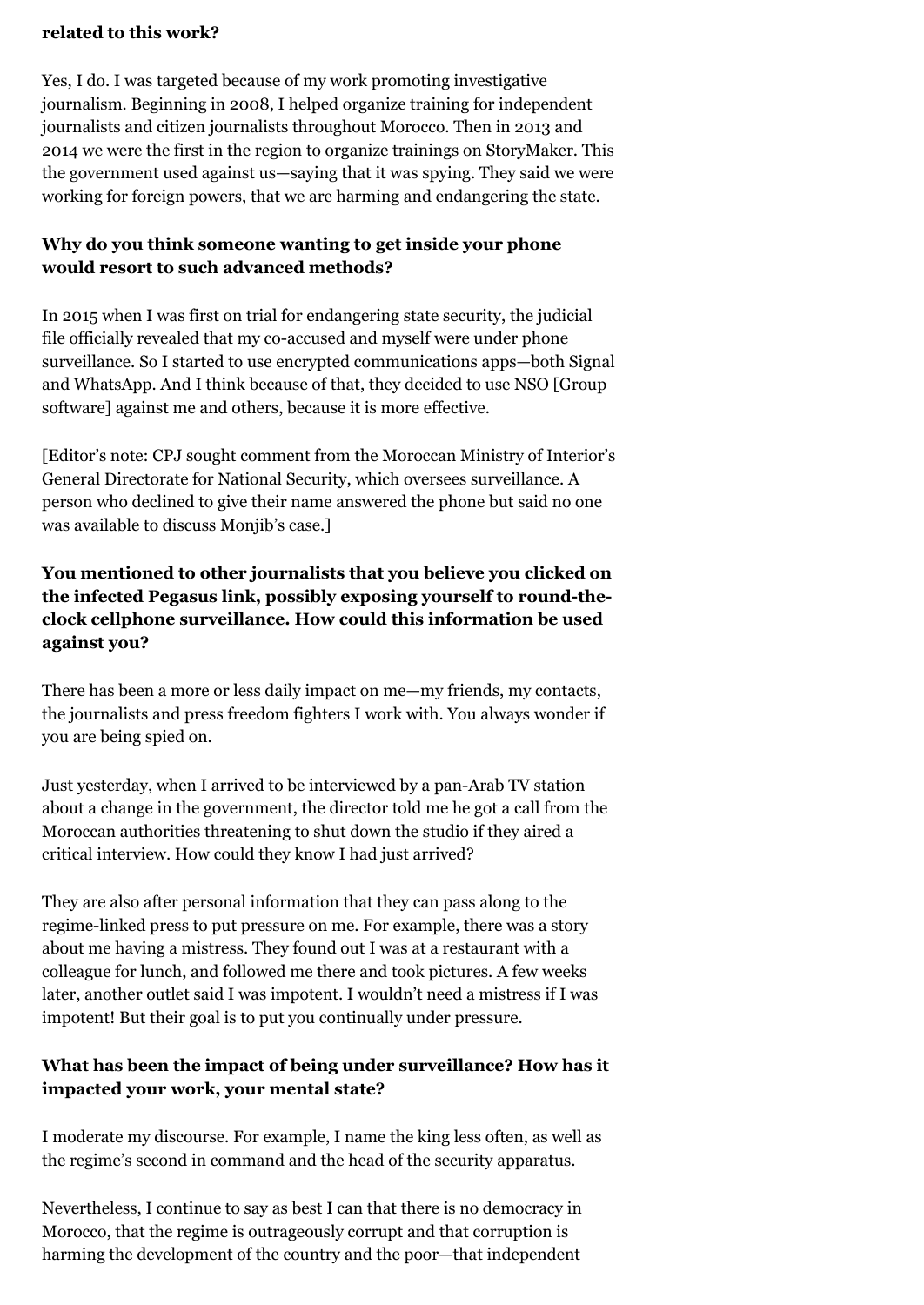journalists are repressed or bought off, that some intellectuals and opponents are repressed or defamed.

But it's very difficult. I receive a lot of threats to kill me, sometimes in the street during the night, sometimes publicly, but in a veiled way, in the prostate media. I have been warned.

# **How do you think the use of this technology affects the press in Morocco?**

With NSO technology or without it, there is no free press. There will be no free press until there is democracy. The Moroccan autocracy doesn't like a free press—they use a lot of tools to control the media.

But the NSO technology is very helpful, because it gives them the possibility to put pressure on critical journalists and pro-democracy activists. People don't want their private life to be known. If you are in prison for political reasons, you are seen as a hero, but if you cheat on your wife or embezzle money, you lose your reputation and the population no longer believe what you write.

It is a horrible situation. You know you did nothing wrong, but colleagues or even friends begin to suspect you. In 2016 after some newspapers [accused m](https://m.le360.ma/politique/justice-les-details-des-transactions-frauduleuses-reprochees-a-maati-monjib-58129)e of stealing hundreds of thousands of dollars, a member of the rural community where I was born called me and asked me to lend him some money. The pro-regime press wants to assassinate you morally.

Avi Asher-Schapiro is CPJ's Global Tech Senior Correspondent. He is a former staffer at VICE News, International Business Times, and Tribune Media, and an independent investigative reporter who has published in outlets including The Atlantic, The Intercept, and The New York Times.

CPJ is a 501(c)3 non-profit. Our EIN is 13-3081500. Committee to Protect Journalists P.O. Box 2675 New York, NY 10108

[Except where noted, text on this website is licensed under a Creative Commons](http://creativecommons.org/licenses/by-nc-nd/4.0/) Attribution-NonCommercial-NoDerivatives 4.0 International License (http://creativecommons.org/licenses/by-nc-nd/4.0/).